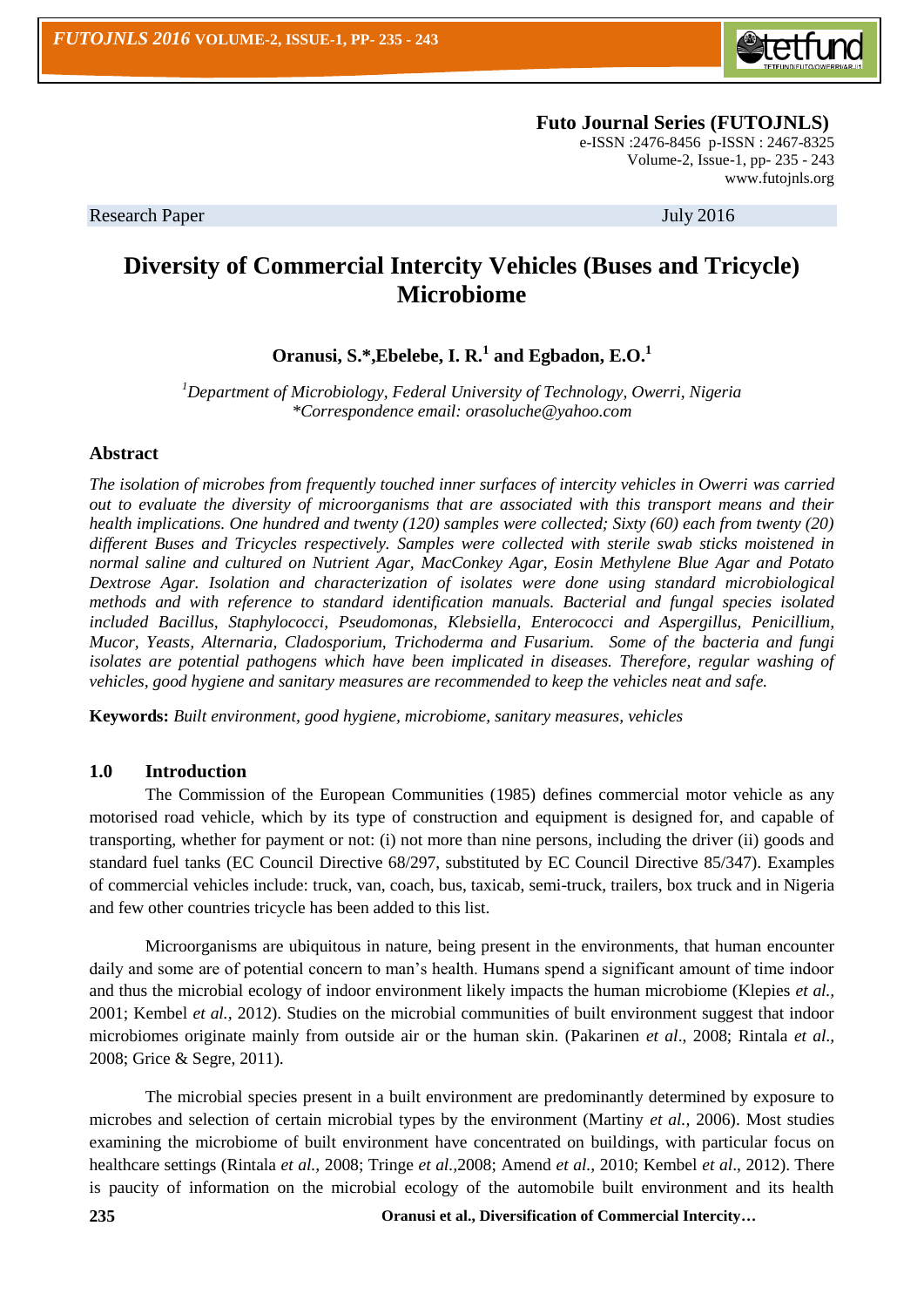implication. Commercial vehicles provide favourable environments for communicable diseases transmission and are potentially important fomite for exposure of microbes. Microorganisms spread through direct contact (by touching someone else), through the air (coughing, sneezing, talking or singing) and through indirect contact (touching objects and surfaces that are contaminated). All these conditions for easy spread of microbes, are provided in the built environment of commercial vehicles.

The *Staphylococcus* genus is of particular importance concerning fomite colonization and transmission to human. Staphylococci frequently colonize human skin and mucosal surfaces, and these are likely to be transmitted to inanimate surface that humans come into contact with (Payne *et al.,* 2003; Safdar & Bradley, 2008; Foster, 2009; Pynnonen *et al.,* 2011). Of particular concern is *Staphylococcus aureus*, which has the capacity to cause a variety of devastating infectious diseases (Lowly, 1998; Klevens *et al.*, 2007; Otto, 2012). *S.aureus* infections and outbreaks have previously been associated with exposures to a multitude of contaminated fomites including whirlpools, towels, handrails and razors (Miller & Diep, 2008; Kassem, 2011). Because pathogens/potentially pathogenic microbes can colonize commonly touched inanimate objects, it is feasible that surfaces of automobiles could serve as reservoirs for pathogens and may play an important role in human colonization and infection. In this study, the microbial communities (microbiome) of the vehicle (Buses and Tricycles) built environments a potentially important fomite for exposure of microbes to man was investigated.

## **2.0 Materials and Methods**

## 2.1 Sample collection

A total of 120 samples were collected from 20 each of buses and tricycles respectively. Three samples (in duplicates) were collected from each bus and tricycle to include swabs from approximately two square inch area of the steering, seats, and inner surfaces specifically the door and window handles in buses and surfaces commonly held by passengers in the tricycles. The swab sticks were moistened in normal saline, the vehicles surfaces were swabbed and the swabs shielded back in the sterile container. The samples were appropriately labelled and transported to the Department of Microbiology laboratory Federal University of Technology, Owerri (FUTO) for analysis within one hour of sample collection

## 2.2 Media and Sample Preparation

All the media used [Nutrient Agar (NA), MacConkey Agar (MA), Eosin Methylene Blue (EMB) Agar, Nutrient Broth (NB), and Potato Dextrose Agar (PDA)] were from MERCK, Germany and HiMedia, India. EMB Broth (EMBB) (Sigma-Aldrich, USA) was employed for coliform test. The media were all prepared following the manufacturer's instructions and were incubated overnight to check for sterility before use.NA was used for total heterotrophic bacteria count and isolation, MA and EMB agar were used for coliforms count and isolation, while PDA was used for fungal count and isolation. The swabs were sluiced out in two (2.0) ml NB to produce working stock.

## 2.3 Analysis of Specimen

The spread plate technique was adopted for inoculation of the plates ((Jolt *et al*., 1994). Aliquot 0.1 ml of the working stock was spread inoculated onto the different media in duplicate; in addition, the cotton wool end of the swab stick was broken into EMB Broth (Sigma-Aldrich, USA) with inverted Durham tubes for coliform test. NA, MA, EMB and EMBB were incubated for 24-48h at 37  $\degree$ C while PDA was left at ambient room temperature of  $28\pm 3$  °C for 3 - 5 days. At the expiration of incubation period, plates were examined; microbial colonies enumerated using colony counter (Gallenkamp, England), total counts was expressed as colony forming units per ml (cfu/ml), (equivalent to colony forming units per square inch swabbed surfaces)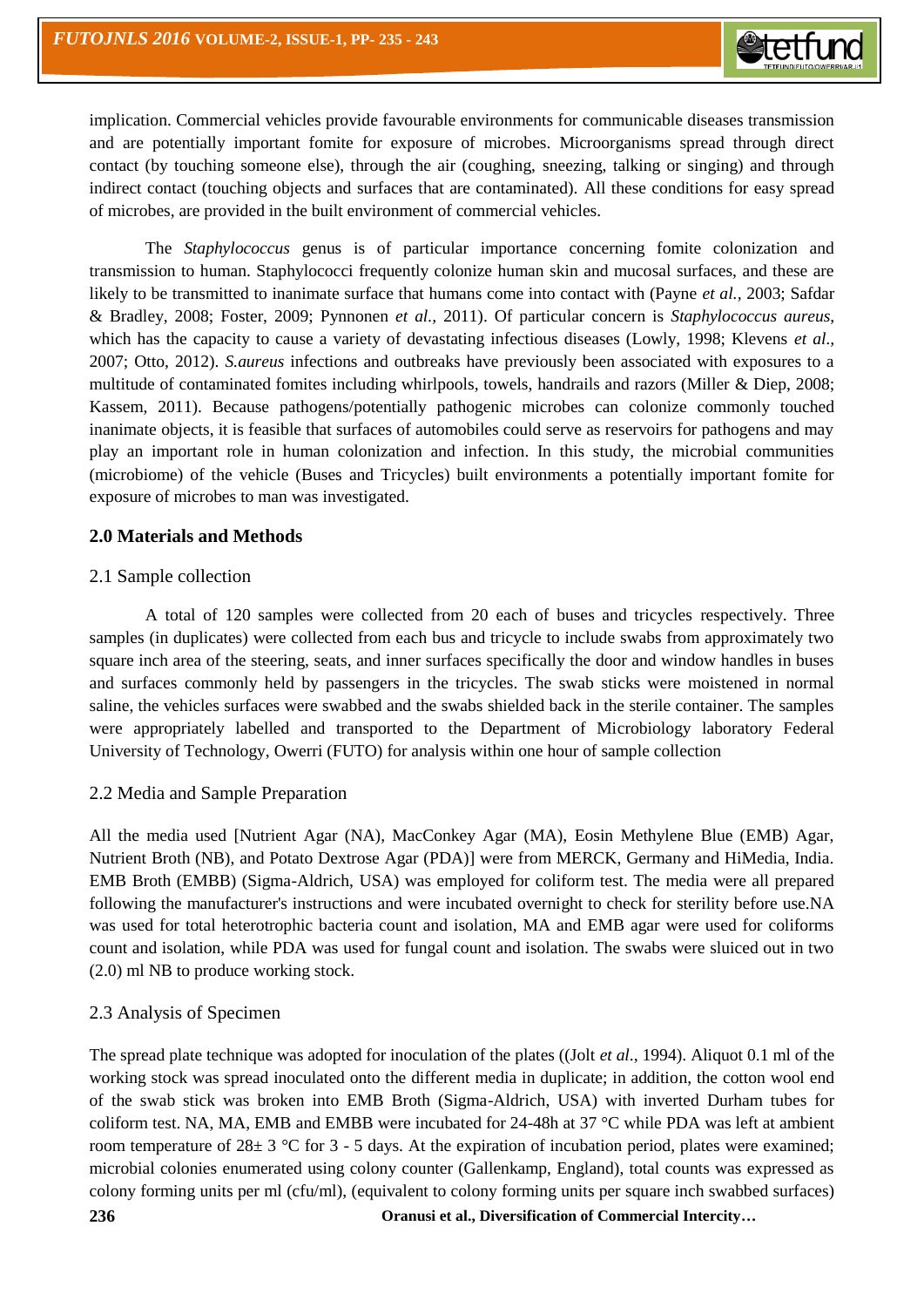of Buses/Tricycle. Characteristic colonies were isolated and purified by repeated sub culturing on freshly prepared nutrient agar. Pure cultures were stored on slants for further characterization and identification.

## 2.4 Coliform Test

The method as described by Oranusi *et al.,* (2003) was adopted. Samples with gas formation indicated by the Durham tubes and/ or colour change of dye in the EMB medium were reported as positive for presumptive coliform test. Confirmatory coliform test was carried out by plating out positive presumptive test cultures on EMB agar plates and incubating overnight at 37°C. A plate of the EMB cultures was however, incubated at 44°C for faecal coliform *E. coli* isolation. The presence of characteristic greenish metallic sheen black colonies typical of *E. coli* or brown mucoid colonies characteristics of *E. aerogenese* is a positive confirmatory test. The colonial growths were treated for completed test and stored at 4°C for further characterization.

## 2.5 Identification of Isolates

Pure cultures of isolates stored on slants were sub-cultured on appropriate medium and incubated for 24-48 h to check for viability and also to reconfirm purity. Identification of bacterial isolates was based on morphological characteristics of colonies, microscopy and biochemical tests including catalase production, indole test, methyl red, Voges-Proskauer, citrate utilization, coagulase, oxidase and urease production, gelatin liquefaction, starch hydrolysis, fermentation of sugars, temperature and salt tolerance tests and motility test. The Analytical Profile Index (API) system [Biomerieux© sa] with reference to standard identification data base was employed in the further identification of the bacterial isolates (Jolt *et al*., 1994; MacFaddin, 2000). Fungal isolates were identified based on morphological characteristics and microscopy with reference to standard identification keys and atlas (Hanlin & Ulloa, 1988; Samson & Reenen-Hoekstra, 1988; Tsuneo, 2010).

## 2.6 Statistical Analysis

All data from colony counts are presented as mean and standard deviation. The level of significance in differences of means was determined by Duncan's Multiple Range (DMR) test using SPSS 20.0 software for windows. (SPSS, 2011)

## **3.0 Results**

Table 1 shows the microbial counts from the swabbed surfaces of vehicles (Buses and Tricycles) investigated. The Table reveals that the microbial counts from the swabs of inner surfaces of the vehicles were significantly higher ( $p \le 0.05$ ) than counts obtained from the seats and steering. The table also shows that the microbial counts from the swabs of seats were lower than counts from the steering and inner surfaces of the vehicles except for total aerobic plate count (TAPC) from tricycles.

Table 2 presents the predominant microbial species isolated from swabs of vehicle surfaces. The major bacterial species as shown on the table included *Bacillus, Staphylococcus, Klebsiella* and *Pseudomonas*. The predominant fungal isolates include *Aspergillus, Penicillium, Yeasts* and *Rhizopus*. Other fungal species isolated include *Paecilomyces, Fusarium* and *Alternaria*.

Table 3 shows the susceptibility of bacteria isolates from swabs of vehicles surfaces to commonly used antibiotics. All the isolates (100 %) were multi-resistant, having resistance to at least three of the ten antibiotics tested. Seven out of the eight tested isolates (87.5 %) were resistant to four antibiotics, 62.5 % were resistant to 5 of the antibiotics while 37.5 % and 25.0 % were respectively resistant to 6 and 7 out of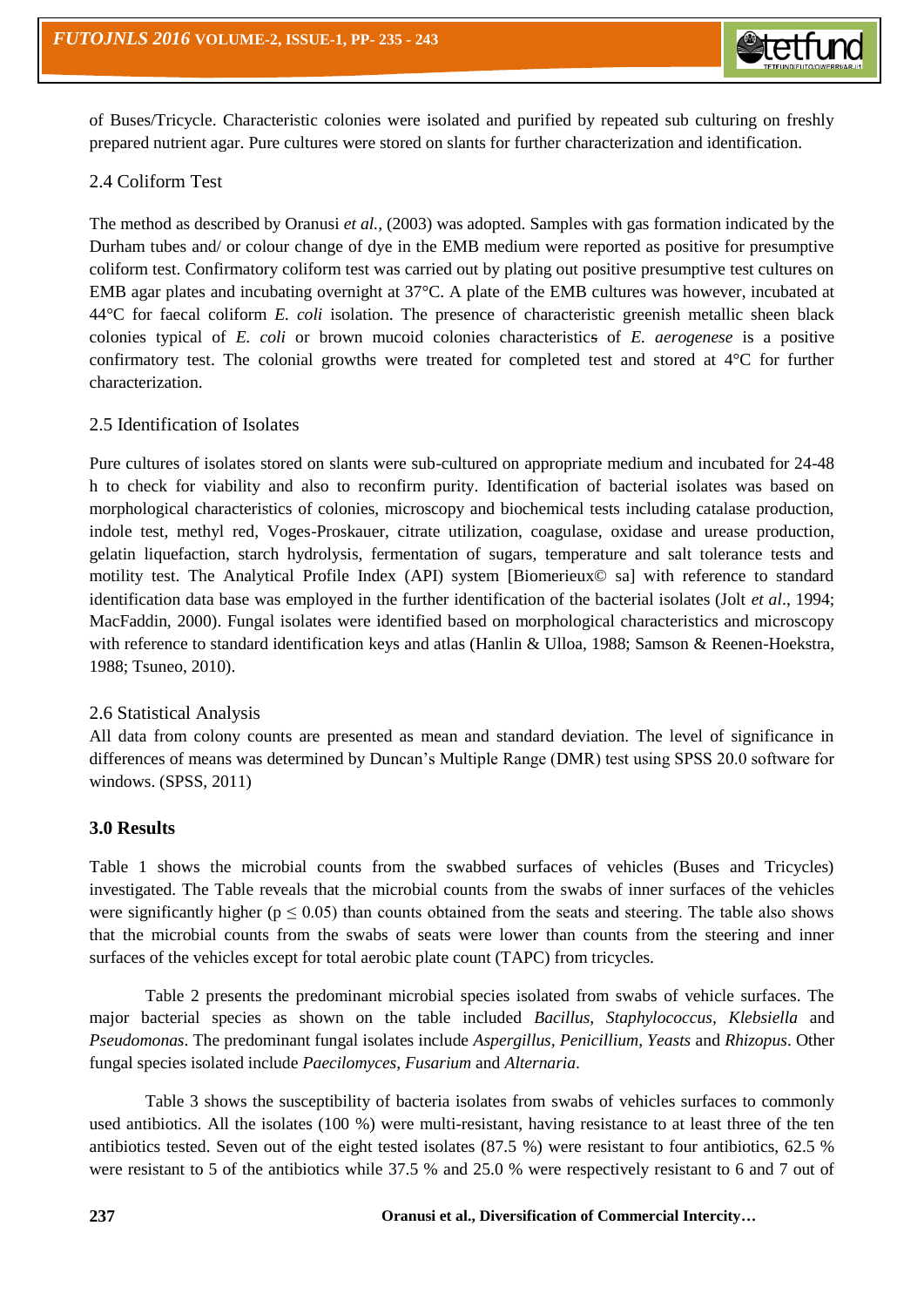

the ten commercial antibiotics tested. The Table 3 also reveals that the tested isolates were mostly susceptible to Ofloxacillin, Gentamycin and Ciprofloxacin.

#### **4.0 Discussion**

Human development and its attendant modernization and revolution in every sphere of human endeavours in terms of commerce and trade, industry, life style, job specifications and general life aspirations and goals, has made it such that humans spend a significant amount of their time and life inside vehicles. However, very little is known about the microbial ecology of vehicles and how this might impact the occupants micro biome. The results of this study indicate that the most frequently touched areas of the vehicles; the steering, seats, inner surfaces-door and window handles and iron rails constantly held by passengers were all highly contaminated.

The significantly high microbial load recorded for swabs of inner surfaces of the vehicles could be a reflection of the diversity of microbial loads of the different passengers and the bus conductor that have to touch the door and window handles and or hold the iron rails in the tricycles and buses in order to maintain balance on the journey which is often through rough and pothole-filed roads. The breathing, talking, singing, shouting and even quarrelling and in some cases fighting in the vehicles would have contributed immensely to microbial load of the inner surfaces of the vehicles. The commercial buses are generally not fitted with air conditioning system, thus the windows and often the doors are left open for ventilation. The Tricycle by its type of construction allows for air and dust flow on transit. These increase the dust particle and microbial deposits inside the vehicles.

The significantly lower microbial counts recorded for the vehicle seats when compared to counts from the inner surfaces and steering could be explained by the fact that passengers that board the vehicle contribute to cleaning the vehicle seats indirectly by using his or her clothes as they sit, shift and change positions in the vehicles. That the steering was highly contaminated could be explained by the microbial load on the driver's hands, deposits from dust particles and passengers sitting close to the driver. Some of the drivers do not have conductors (bus boy, thus the driver serves to load passenger's goods into the vehicle, frequently open the door for the passenger to board and alight, and with the same hands handle the steering. Similarly, faults in the vehicles are often fixed quickly by the driver and with hands not washed, the journey continues.

The diversity of bacterial and fungal isolates recorded in this work could be a reflection of the diverse sources of contamination of the swabbed surfaces; the passengers (commuters), conductor, driver, dust and even from the goods. In Nigeria, vehicles are not strictly designated for specific commercial activity; for passengers only or for goods: life animals, slaughtered animal, vegetables, fruits, timber only. A particular vehicle can be used for all of the above services in the course of a day's business. Vehicle operators just catch in on any available business at any point in time. This attitude of the vehicle operators though not monitored for the vehicles used in this research, could contribute to the microbial load and diversity of vehicles.

The isolation from the swabbed surfaces of the vehicles of bacterial and fungal species such as *Staphylococcus*, *Klebsiella, Streptococcus, Pseudomonas, Penicillium, Aspergillus, Rhizopus* and *Yeasts* calls for concern. Members of these genera commonly colonize human skin, mouth and respiratory tract, which suggests that the prevalent genera on vehicles were deposited there by skin to surface contact, from the mouth or respiratory tracts of commuters, *Staphylococcus aureus* has been reported for its role in human infections (Balaban & Rasooly, 2000; Hidroin *et al.*, 2008; Lowly, 1998; Klevens *et al.,* 2007; Otto, 2012; Phillsbury *et al.,* 2013).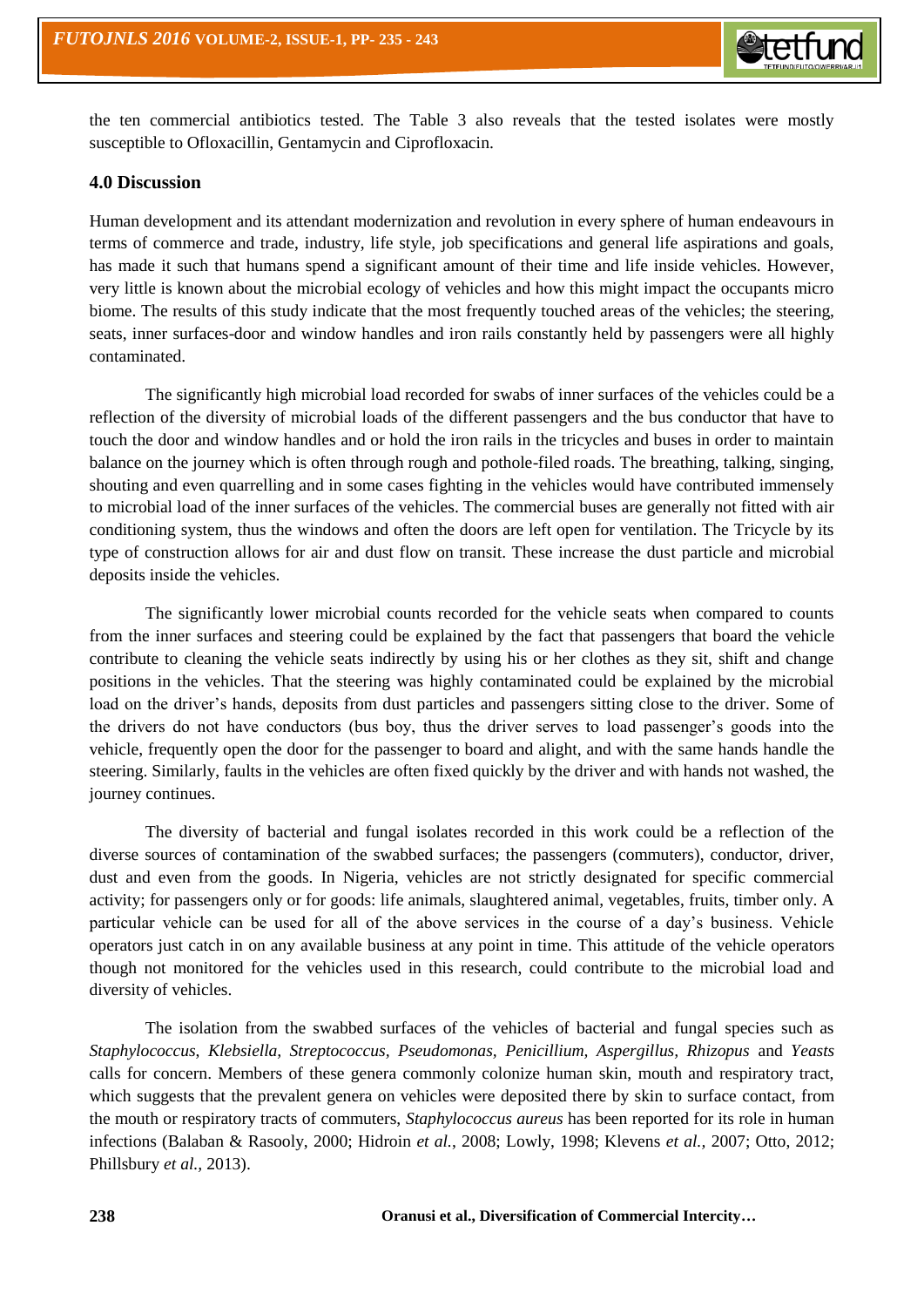The fungal species have been reported to be pathogens or opportunistic pathogen specifically in the immune-compromised and are implicated in mycoses, ear and eye infections and mycotoxicoses (Alberti *et al.,* 2001*;* Lillard-Roberts, 2006., DiSalvo, 2008; Khan & Karuppayil, 2012; Hymery *et al.*, 2014; Miller, 2014, Benedict & Park, 2014).The presence of *Bacillus* spp and the moulds in the swab samples conform to the fact that bacillus and mould species are spore formers and ubiquitous. They have been reported as contaminants of built environments (Kembel *et al*., 2012).

Bacterial isolates of this study were multi-resistant to the common antibiotics in use. These calls for concern, and also points to the fact that, some of the isolates could be environmental contaminants which have been reported to be highly resistant to antimicrobial agents. Poor regulations, inappropriate use of antibiotics, poor quality drugs and its availability as over the counter drugs, have been reported to contribute to drug abuse and multi-drug resistance (Yah *et al.,* 2007). It is pertinent to note that commuters can easily be infected with multidrug resistant microorganisms that can be life threatening and because of lack of awareness to the fact that the vehicle built environment could be a veritable source for disseminating pathogenic organisms, epidemiological surveillance and provision of preventive measures and cure will be adversely affected. This study reveals that commercial vehicles (buses and tricycles) could be a source of health hazard for transmitting pathogens/potential pathogens to the commuters. It is therefore recommended that commercial vehicles should be washed regularly to reduce or be free from pathogen contamination and the provision of air conditioning system will improve aeration and thus reduce the level of dust associated with open windows and door when the vehicle is in motion.

| Swabbed           |             | <b>Buses</b>                                                                           |              | <b>Tricycles</b>           |                                                                                                                                                                               |                                     |  |
|-------------------|-------------|----------------------------------------------------------------------------------------|--------------|----------------------------|-------------------------------------------------------------------------------------------------------------------------------------------------------------------------------|-------------------------------------|--|
| surfaces          | <b>TAPC</b> | Coliform count                                                                         | Fungal count | <b>TAPC</b>                | Coliform count                                                                                                                                                                | Fungal count                        |  |
| Steering          |             | $7.6 \times 10^7 \pm 0.02^b$ $1.3 \times 10^2 \pm 0.06^d$ $2.4 \times 10^6 \pm 0.60^a$ |              | $5.6 \times 10^4 + 0.00^c$ | $1.5 \times 10^2 + 0.00^d$                                                                                                                                                    | $3.5 \times 10^5 + 0.40^{\text{f}}$ |  |
| Seat              |             |                                                                                        |              |                            | $8.5 \times 10^6 \pm 0.00^c$ $1.0 \times 10^2 \pm 0.04^d$ $3.2 \times 10^4 \pm 0.02^b$ $6.8 \times 10^7 \pm 0.40^b$ $2.0 \times 10^2 \pm 0.02^d$ $2.4 \times 10^5 \pm 0.06^c$ |                                     |  |
| Inner<br>surfaces |             |                                                                                        |              |                            | 5.3 x $10^9 \pm 1.03^a$ $2.3 \times 10^3 \pm 0.82^a$ $3.6 \times 10^6 \pm 1.02^a$ $4.5 \times 10^9 \pm 1.01^a$ $1.4 \times 10^2 \pm 0.01^d$ $6.2 \times 10^7 \pm 0.80^e$      |                                     |  |

| Table 1: Microbial Counts (cfu/square surface) of Swabbed Surface of Vehicles |  |  |  |  |  |  |
|-------------------------------------------------------------------------------|--|--|--|--|--|--|
|-------------------------------------------------------------------------------|--|--|--|--|--|--|

Values are mean ±SD of duplicate counts. Values with different alphabet superscript down the column and across the row for same count are significantly ( $P < 0.05$ ) different TAPC = total aerobic plate count?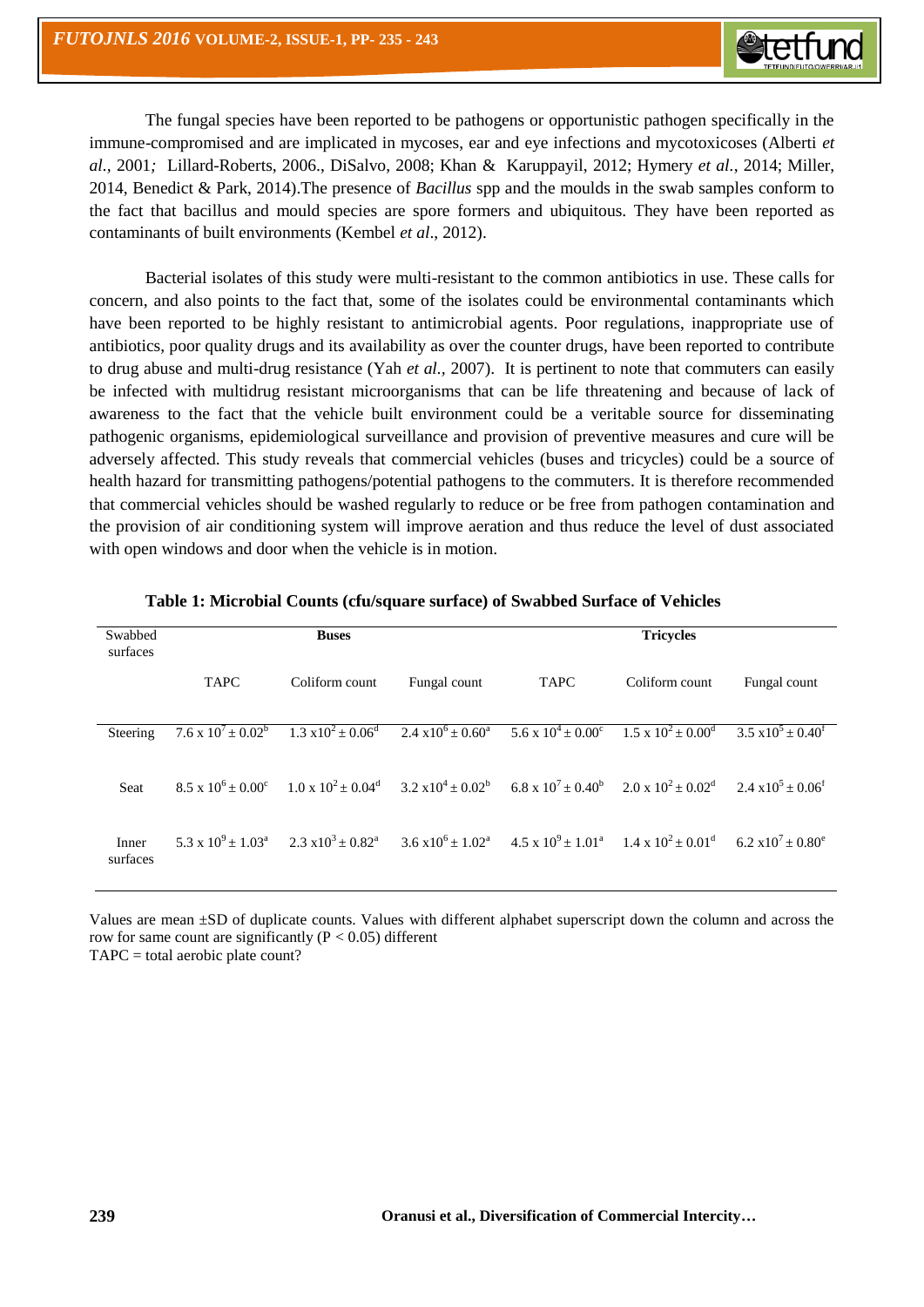

| Vehicle      | <b>Swabbed surfaces</b> | Species of organisms isolated       |                                                       |  |  |  |  |
|--------------|-------------------------|-------------------------------------|-------------------------------------------------------|--|--|--|--|
|              |                         | <b>Bacteria</b>                     | Fungi                                                 |  |  |  |  |
|              | Steering                | Bacillus,<br><i>Staphylococcus,</i> | Klebsiella, Penicillium,<br>Rhizopus,<br>Aspergillus, |  |  |  |  |
|              |                         | Streptococcus, Pseudomonas,         | Yeasts, Alternaria, Curvularia                        |  |  |  |  |
| <b>Buses</b> | Seat                    | Bacillus,<br>E.<br>Pseudomonas,     | Fusarium,<br>coli, Yeasts,<br><i>Paecilomyces,</i>    |  |  |  |  |
|              |                         | Klebsiella, Staphylococcus,         | Verticillium, Aspergillus,                            |  |  |  |  |
|              |                         | Micrococcus,                        | Penicillium                                           |  |  |  |  |
|              | Inner surfaces          | Bacillus, Staphylococcus,           | Mucor, Cladosporium, Aspergillus,                     |  |  |  |  |
|              |                         | Pseudomonas, Corynebacterium,       | Myrotechium, Stachybotrys,                            |  |  |  |  |
|              |                         | E. coli, Klebsiella, Proteus,       | Rhizopus, Scopulariopsis                              |  |  |  |  |
|              | Steering                | Bacillus, Enterococcus,             | Aspergillus, Mucor, Penicillum                        |  |  |  |  |
| Tricycles    |                         | Staphylococcus,                     |                                                       |  |  |  |  |
|              | Seat                    | Klebsiella, Bacillus, Paecilomyces, | Yeasts, Trichothecium, Aspergillus                    |  |  |  |  |
|              | Inner surfaces          | Bacillus, Klebsiella,               | Ulocladium,<br>Geotricum,<br>Mucor,                   |  |  |  |  |
|              |                         | Staphylococcus, Pseudomonas,        | Aspergillus, Trichoderma                              |  |  |  |  |

#### **Table 2: Predominant Microorganisms Isolated from Swabs of Buses and Tricycles**

## **Table 3: Susceptibility of Bacterial Isolates from Swabs of Buses and Tricycles to Commonly used Antibiotics**

| <b>Antibiotics</b> | Conc<br>$(\mu g)$ | <b>P.</b><br>aeruginosa | $S_{\cdot}$<br>aure<br>us | $E_{\cdot}$<br>coli | K.<br>Pneumonia | $S_{\cdot}$<br>epidermidis | <b>Proteus</b><br>spp | <b>Bacillu</b><br>S<br>cereus | <b>Micrococcus</b><br>spp | <b>Control</b><br><b>Standard</b><br>virgin<br>S. aureus |
|--------------------|-------------------|-------------------------|---------------------------|---------------------|-----------------|----------------------------|-----------------------|-------------------------------|---------------------------|----------------------------------------------------------|
| AMX                | 25                | 0.0                     | $\rm 8.0$                 | $8.0\,$             | 6.5             | $8.0\,$                    | $8.0\,$               | 7.0                           | 12.0                      | 10.0                                                     |
| OFL                | 5                 | 15.0                    | 16.0                      | 18.0                | 15.0            | 20.0                       | 16.0                  | 18.0                          | 18.0                      | 15.0                                                     |
| <b>STR</b>         | 10                | 10.0                    | 11.0                      | 13.0                | 14.0            | 12.0                       | 15.0                  | 11.0                          | 13.0                      | 12.0                                                     |
| <b>CHL</b>         | 30                | 11.0                    | 12.0                      | 15.0                | 10.0            | 16.0                       | 12.0                  | 10.0                          | 11.0                      | 14.0                                                     |
| <b>CEF</b>         | 30                | 0.0                     | 8.0                       | 9.0                 | 0.0             | 6.0                        | 6.0                   | 11.0                          | 0.0                       | 9.0                                                      |
| <b>GEN</b>         | 10                | 16.0                    | 15.0                      | 17.0                | 16.0            | 18.0                       | 18.0                  | 12.0                          | 18.0                      | 14.0                                                     |
| PEF                | 5                 | 9.0                     | 13.0                      | 10.0                | 10.0            | 12.0                       | 12.0                  | 11.0                          | 11.0                      | 12.0                                                     |
| <b>COT</b>         | 25                | 0.0                     | 6.0                       | 8.0                 | 9.0             | 8.0                        | 5.0                   | 10.0                          | 9.0                       | 10.0                                                     |
| <b>CPX</b>         | 10                | 16.0                    | 18.0                      | 16.0                | 18.0            | 16.0                       | 20.0                  | 13.0                          | 20.0                      | 15.0                                                     |
| ERX                | 5                 | 0.0                     | 8.0                       | 10.0                | 11.0            | 12.0                       | 8.0                   | 0.0                           | 14.0                      | 11.0                                                     |

Key: AMX = Amoxicillin; OFL = Ofloxacillin ; STR = Streptomycin ; CHL = Chloramphenicol ;

CEF = Ceftriazone ; GEN = Gentamycin; PEF = Pefloxacin ; COT = Cotrimazole; CPX = Ciprofloxacin; ERX = Erythromycin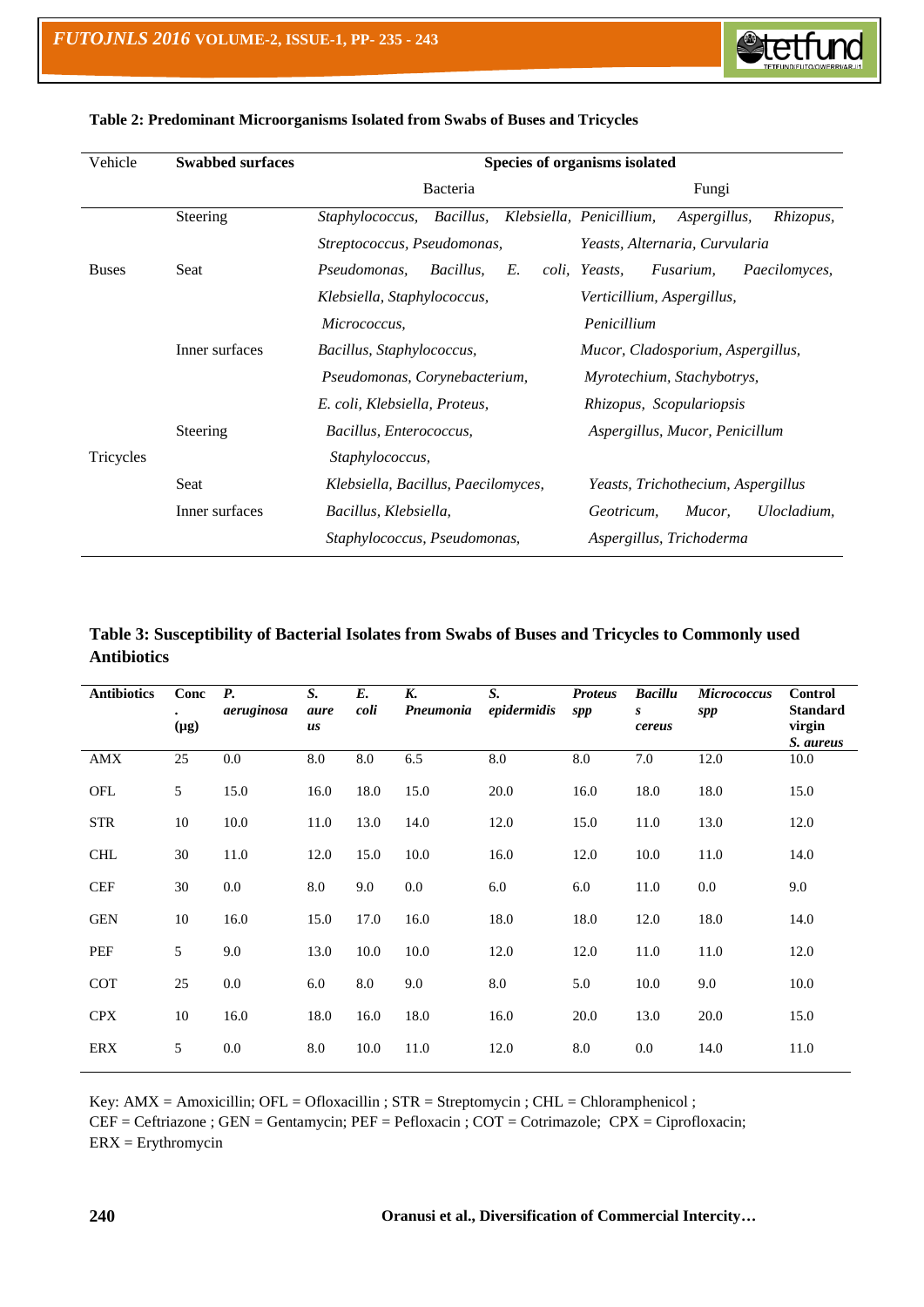

#### **References**

- Alberti, C., Bouakline, A., Ribaud, P., Lacroix, C., Rousselot, P., Leblanc, T. & Derouin, F. (2001). Relationship between environmental fungal contamination and the incidence of invasive aspergillosis in haematology patients. *Journal of Hospital Infection* 48: 198–206.
- Amend, A.S., Seifert, K. A., Samson, R. & Thomas, D. B. (2010). Indoor fungal composition is geographically patterned and more diverse in temperate zones than in the tropics. *Proc. Nat. Acad. Sci.* 107 (31): 13748- 13753.
- Balaban, N. & Rasooly, A. (2000). Staphylococcal enterotoxins. *International Journal of Food Microbiology,* 61: 1-10.
- Benedict, K. & Park, B.J. (2014). Invasive fungal infections after natural disasters. *Emerg. Infect. Dis*. [30/10/14]. [http://dx.doi.org/10.3201/eid2003.131230.](http://dx.doi.org/10.3201/eid2003.131230))
- Commission of the European Communities (1985). Council Directive 85/34 7/EEC of 8 July 1985 amending Directive 68/297/EEC on the standardization of provisions regarding the duty-free admission of fuel contained in the fuel tanks of commercial motor vehicles.
- DiSalvo, A. (2008). Filamentous Fungi. In Microbiology and Immunology on-line. University of South Carolina School of Medicine http://pathmicro.med.sc.edu/book/ Accessed 1/25/2015).
- Foster, T.J. (2009). Colonization and infection of the human host by staphylococci: Adhesion, survival and immune evasion, *Vet. Dermatol*. 20: 456-470.
- Grice E. A. & Segre J.A. (2011). The skin microbiome. *Nat. Rev. Microbiol*. 9: 244-253.
- Hanlin, R. T. & Ulloa, M. (1988). Atlas of Introductory Mycology 2nd edn. Hunter Textbooks, Inc., Winston-Salem, North Carolina.
- Hidroin, A. I., Edwards, J. R. & Patel, J. (2008). NHSN annual update: antimicrobial-resistant pathogens associated with healthcare-associated infections: annual summary of data reported to the National Healthcare Safety Network at the Centers for Disease Control and Prevention, 2006-2007. *Infect. Control Hosp. Epidermiol.* 29(11): 996-1011.
- Hymery, N., Val´erie, V., Coton, M., Mounier, J., Jean-Luc, J., Barbier, G. & Coton, E. (2014). Filamentous fungi and mycotoxins in Cheese: A Review. *Comprehensive Reviews in Food Science and Food Safety* 13: 437- 456.
- Jolt, J. G., Krieg, N. R., Sneath, P. H. A., Stanley, J. T. & Williams, S. T. (1994). Bergey's Manual of Systematic Bacteriology, 9th ed., Williams & Wilkins Co. Baltimore, Maryland, 786.
- Kassem, I. I. (2011). Chinks in the armour: the role of the nonclinical environment in the transmission of *Staphylococcus aureus* bacteria. *Infect Control*. 39:339-541.
- Kembel, S.W., Jones, E., Kline, J., Northcutt, D; Stenson, J., Womack, A. M., Bohanna, B. J., Browo, G. Z. & Green J. L. (2012). Architectural design influences the diversity and structure of the built environment microbiome. *ISME J*. 6: 1469-1479.
- Khan, A. A. H. & Karuppayil,S. M. (2012). Fungal pollution of indoor environments and its management. *Saudi Journal of Biological Sciences,* 19: 405–426.
- Klevens, R. M., Morrrison, M. A., Nadles, J., Petit, S., Gershman, K., Ray, S., Harrison, L.H., lynfield, R., Dumyati, G. & Townes, J. M. (2007). Invasive methicillin- resistant *Staphylococcus aureus*infections in the United States *JAMA.* 298:1763-1771.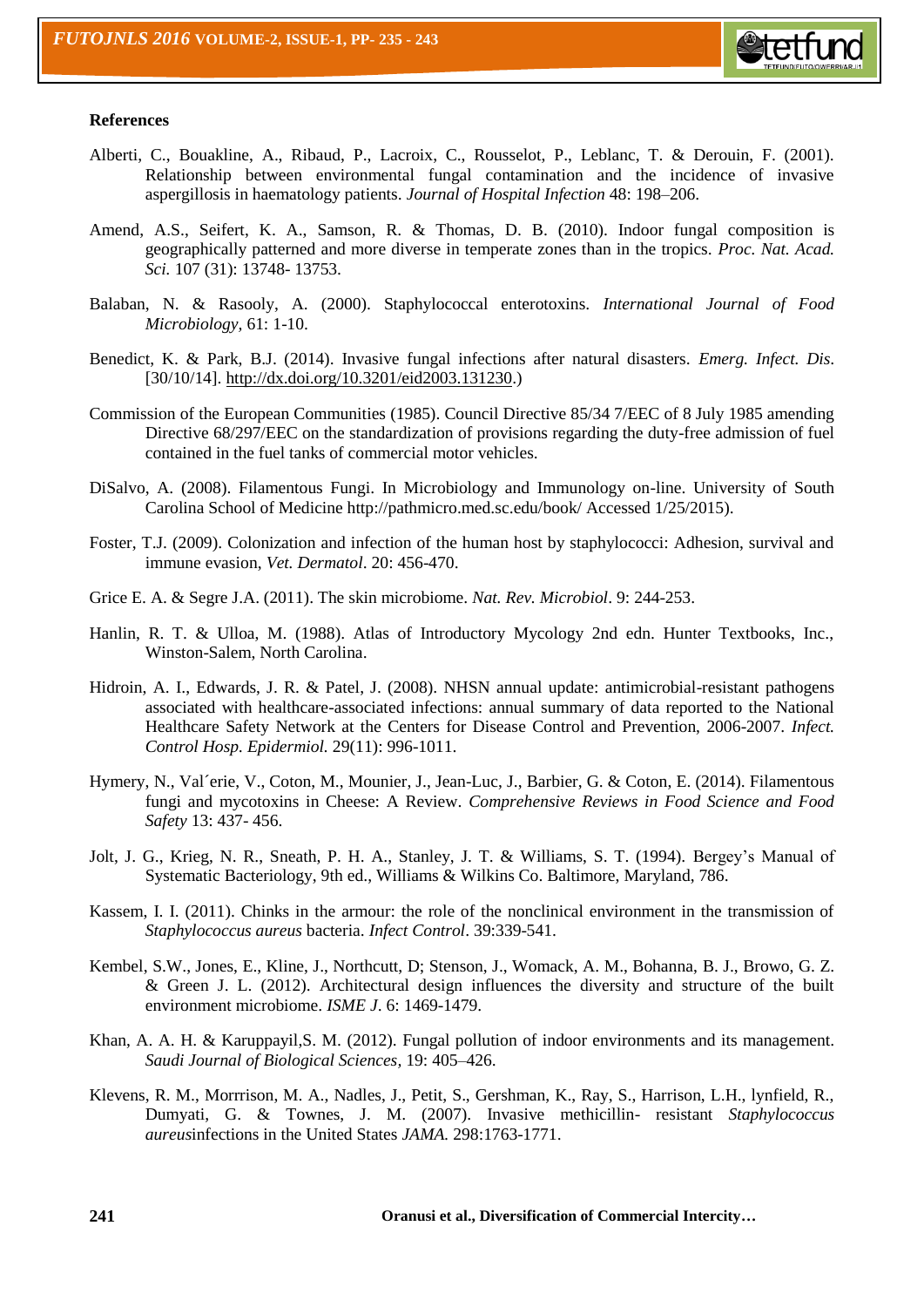

- Klepeis, N. E., Nelson, K.E., Ott, W.R., Robinson, J., Tsang, A. M., Switzer, P., Beher, J.V., Hern, S. C. & Engelman, S. (2001). The national human activity pattern Survey (NHAPS); a resource for assessing exposure to environmental pollutants. *J. Expo. Anal. Environ. Epidemiol*. 11:231-252.
- Lillard-Roberts, S. (2006). Symptoms of Fugal exposure (Mycotoxicosis). www.mold-help.biz Accessed 15/06/2015.
- Lowly, F. D. (1998). *Staphylococcus aureus* infections. *N. Engl. J. Med.* 339: 520- 532.
- MacFaddin, J. F. (2000). Biochemical Tests for Identification of Medical Bacteria, 3rd ed Williams and Wilkins, Philadelphia, P. A. p. 113.
- Martiny, J. B. H., Bohamnan, B. J. M., Brown, J. H., Colwell, R. K., Fuhrman, J. A., Green, J. L., Horner-Devine, M. C., Kane, M., Krumins, J. A. & Kuske, C. F. (2006). Microbial biogeography: putting microorganisms on the map. *Mature Rev. microbiol*. 4: 102-113.
- Miller, L. G. & Diep, B. A. (2008). Colonization; fomites; and virulence: rethinking the pathgenesis of community-associated methicillin-resistant *Staphylococcus aureu*s infection *Infect. Dis*. 46: 752- 760.
- Miller, J.D. (2014). Fungi and mycotoxins in grain: implications for stored product research. Proceedings of the 6th International working Conference on stored-product protection; 2: 971-977.
- Oranusi, S. U., Umoh, V. J. & Kwaga, J. K. P. (2003). Hazard and critical points of kununzaki, a nonalcoholic beverage in Northern Nigeria. *Food Microbiol*. 20:127–132.
- Otto, M. (2012). MRSA vivulence and spread. *Cell microbial* 14:1513-1521.
- Pakarinen, J., Hyyarinen, A., Salkinoja-Salonen, M., Laitinen, S., Nevalainen, A., Makkela, M. J., Haahtela, T., Von, S. & Hertzer, L. (2008). Predominance of gram- positive bacteria in house dust in the low- allergy risk Russian Karelia *Environ. Microbiol*. 10: 3317- 3325.
- Payne, D. E., Martin, N. R. & Boles, B. R. (2003). Tannic acid inhibits *Staphylococcus aureus* surface colonization in an Isa A - dependents manner.*Infect.Immune.* 81: 496-504.
- Phillsbury, A., Chiew, M., Bates, J. & Sheppeard, V. (2013). An outbreak of staphylococcal food poisoning in a commercially catered buffet.*CDI*. 37(2): E144 – 148.
- Pynnonen, M., Stephenson, R. E., Schwartz, K., Hernandez, M. & Boles, B. R. (2011). Hemoglobin promotes *Staphylococcus aureus* nasal colonization, *PLoS* Pathog. 7*(*7*):* e1002104.
- Rintala, H., Pitkaranta, M., Toivola, M., Paulin, L. & Nevalainen, A. (2008). Diversity and seasonal dynamics of bacterial community in indoor environment. *BMC Microbial* 8: 56.
- Safdar, N. & Bradley, E.A. (2008). The risk of infection after nasal colonization with *Staphylococcus aureusAm. J. Med.* 121: 310-315.
- Samson, R.A.& Reenen-Hoekstra, E.S.(1988). Introduction to food borne fungi 2nd edition. Baarn Central Bureau Voorschimmel Cultures. p. 540.
- SPSS (2011). IBM SPSS software for Windows version 20.0, SPSS Inc., Chicago, IL
- Tringe, S. C., Zhang, J. Civ, X., Yu, Y., Lee, W. H., Yap, J., Yao, F., Suan, S.T ., Ing, S. K. & Hagnes, M. (2008). The airborne metagenome in an indoor urban environment. *PLoS One* 3: e1862.
- Tsuneo, W. (2010). Pictorial atlas of soil and seed fungi: Morphologies of cultural fungi and Key to Species. Third edition CRC press p. 201.